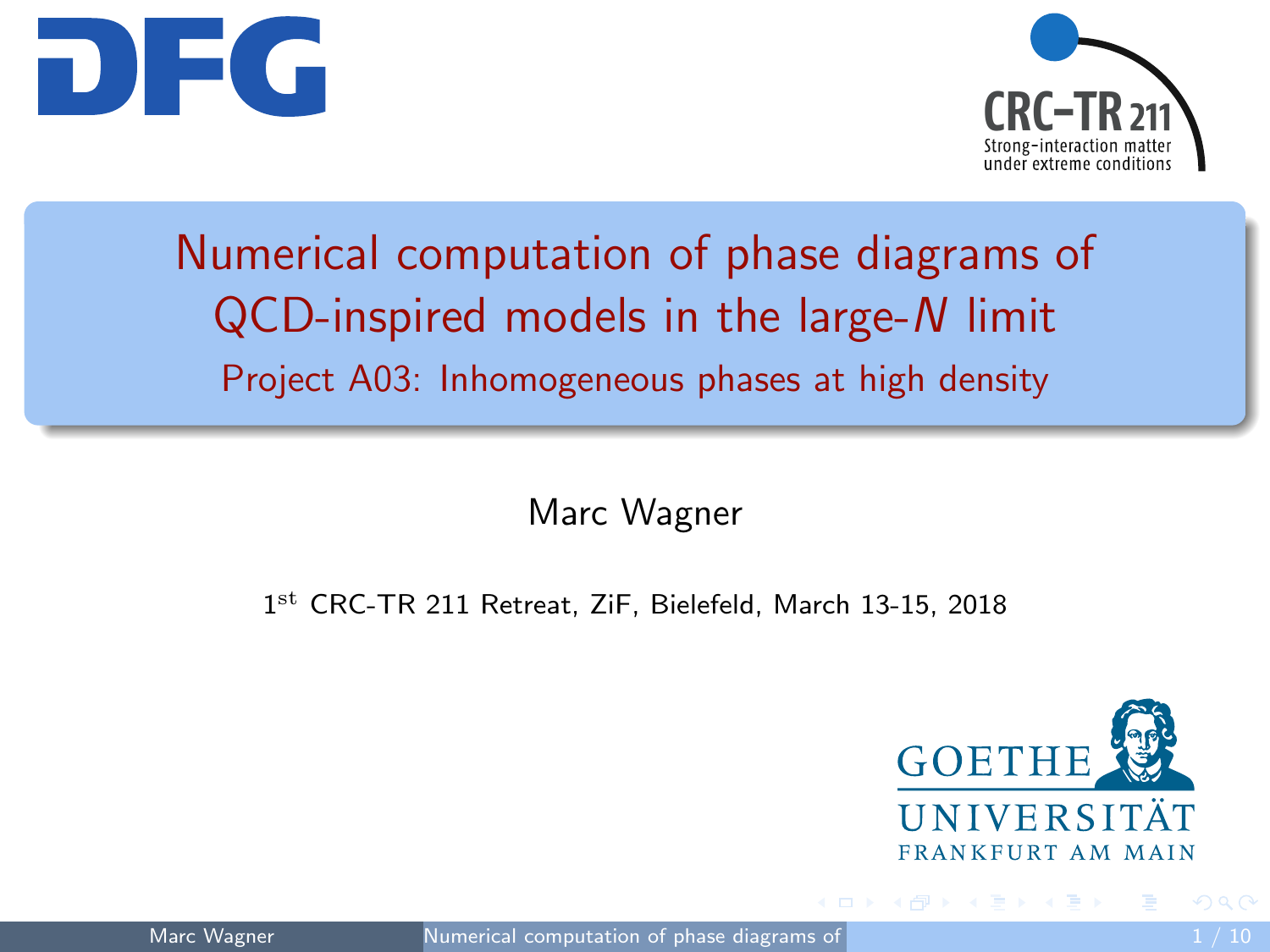







#### [Numerical results](#page-8-0)

 $\mathcal{A} \cap \overline{\mathcal{P}} \rightarrow \mathcal{A} \implies \mathcal{A} \implies \mathcal{A}$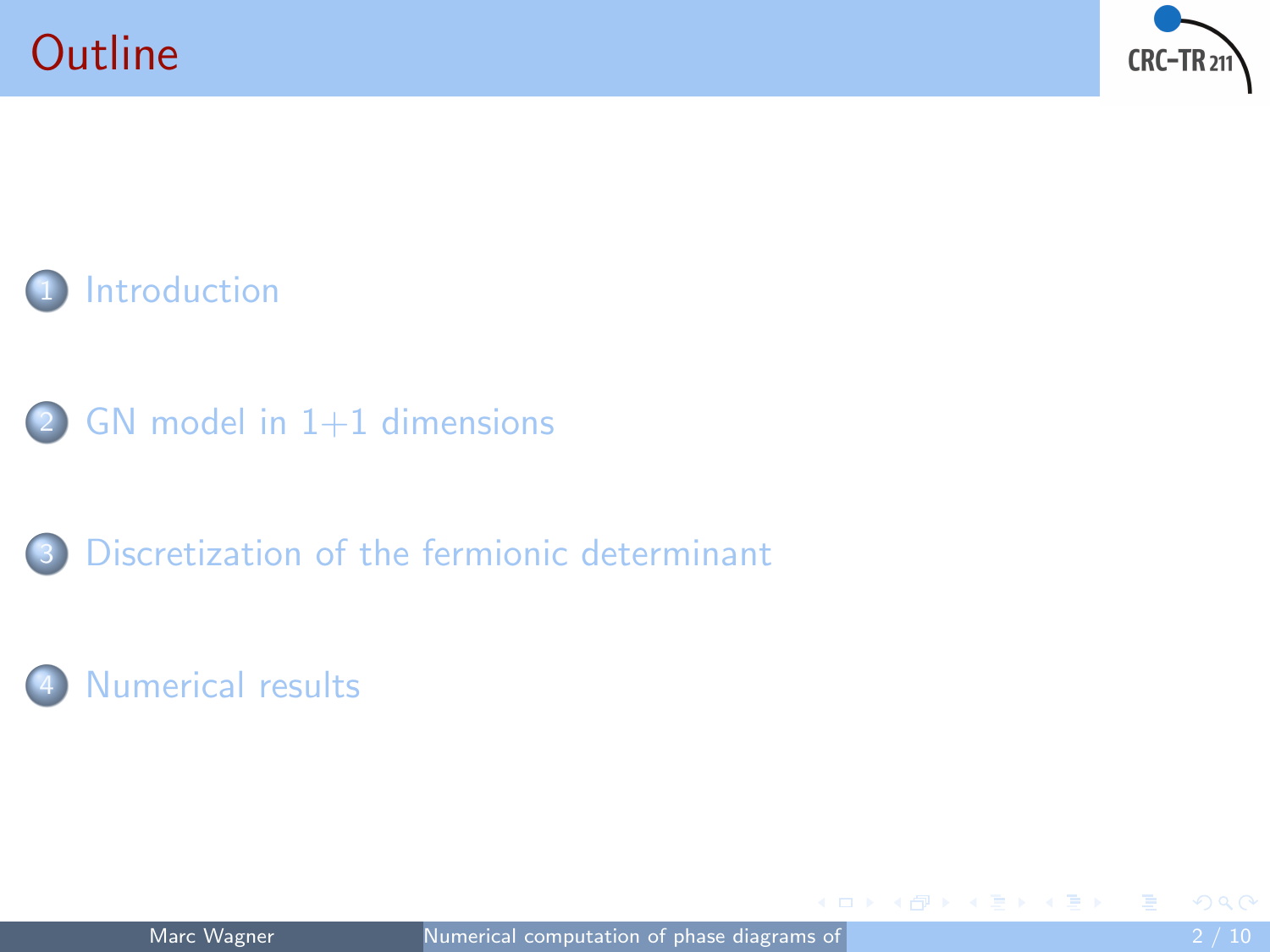

- <span id="page-2-0"></span>Goal: calculate phase diagrams of QCD-inspired models in the large-N (= mean field) limit numerically  $(N:$  number of flavors).
	- Particular focus on possibly existing inhomogeneous phases (compute also the shapes of the corresponding condensates).
	- $\bullet$  (1) No assumptions, no ansatz (e.g. no restriction to a chiral density wave etc.).
	- (2) Precise computation ("no statistical errors").
	- $(1) + (2) \rightarrow$  correct and precise field theoretical results.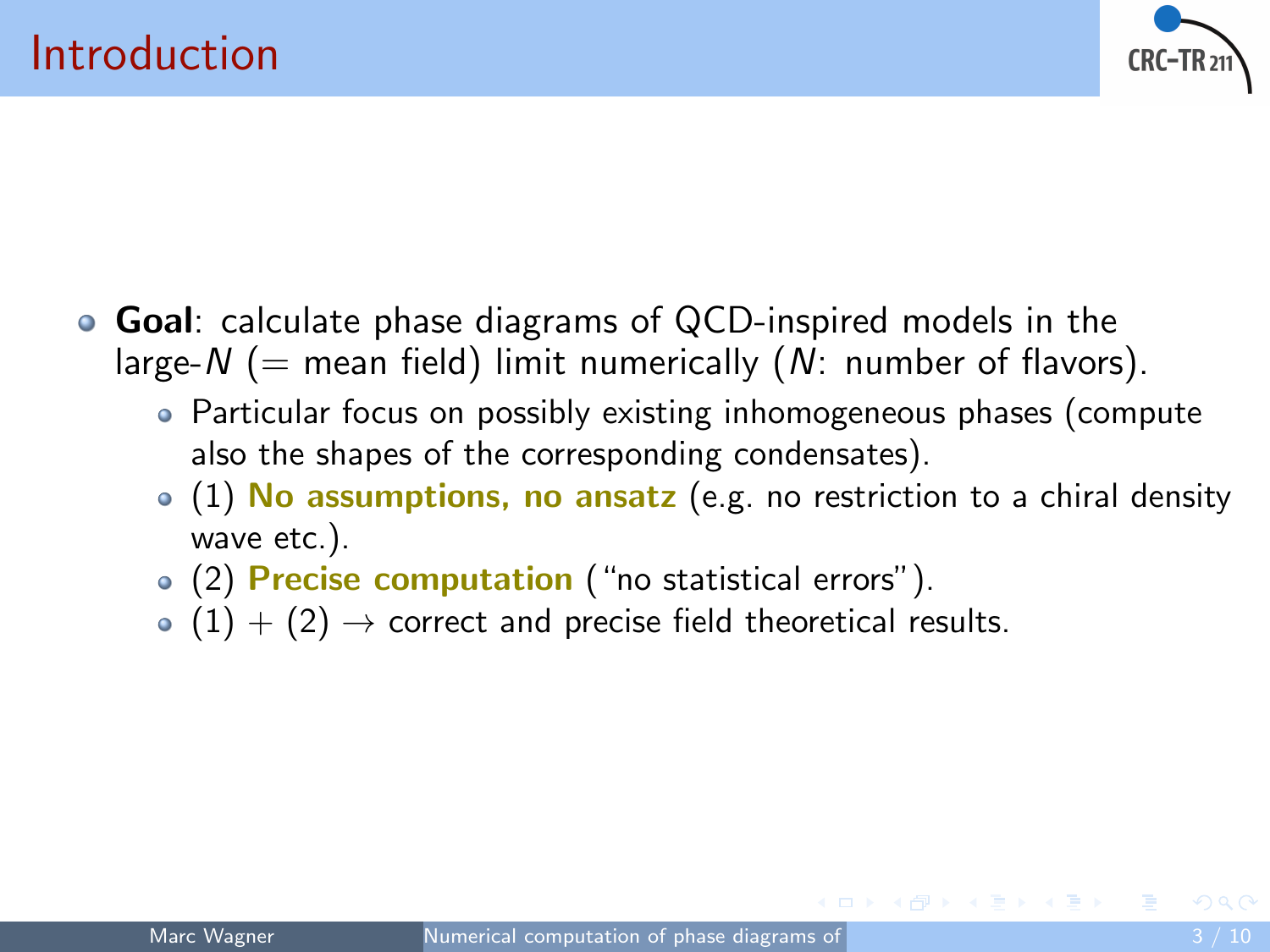# <span id="page-3-0"></span>GN model in  $1+1$  dimensions  $(1)$



- $\bullet$  At the moment we study the Gross-Neveu (GN) model in  $1+1$ dimensions.
	- Phase diagram analytically known.
	- Ideal to explore and test numerical/lattice field theory methods.
- Action:

$$
S = \int d^2x \left( \sum_{j=1}^N \bar{\psi}_j \left( \gamma_0 (\partial_0 + \mu) + \gamma_1 \partial_1 \right) \psi_j - \frac{g^2}{2} \left( \sum_{j=1}^N \bar{\psi}_j \psi_j \right)^2 \right).
$$

• After introducing a scalar field  $\sigma$  (= condensate) and performing the integration over fermionic fields

$$
S_{\text{eff}} = N \left( \frac{1}{2\lambda} \int d^2 x \, \sigma^2 - \ln \left( \det \left( \underbrace{\gamma_0 (\partial_0 + \mu) + \gamma_1 \partial_1 + \sigma}_{=Q} \right) \right) \right)
$$
  

$$
Z = \int D\sigma \, e^{-S_{\text{eff}}},
$$

where  $\lambda = Ng^2$ .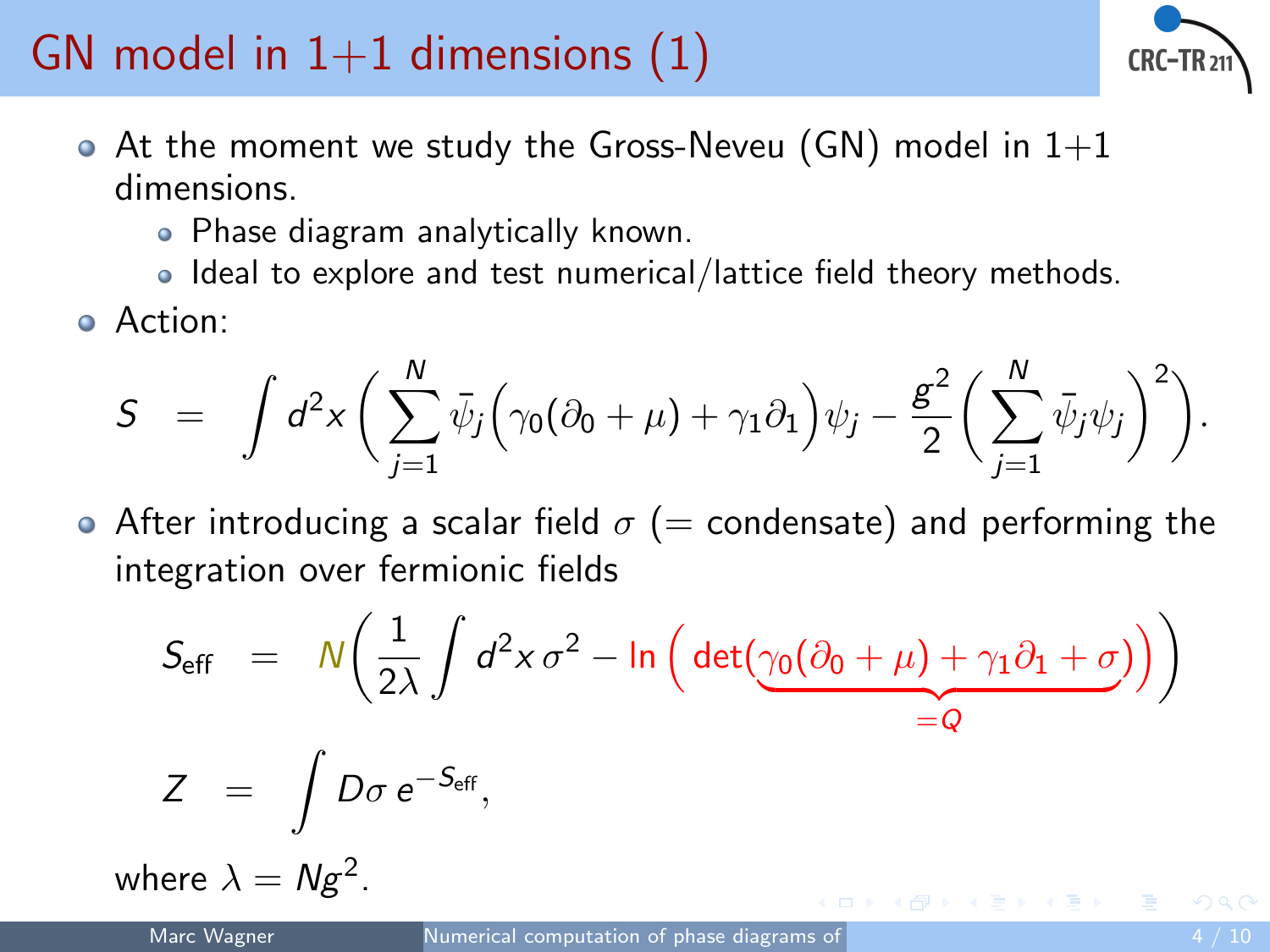

- **•** For  $N \to \infty$  only that  $\sigma$  minimizing  $S_{\text{eff}}$  contributes to the partition function.
- To study a field theory numerically, the infinite number of degrees of freedom has to be reduced to a finite number
	- $\rightarrow$  discretization needed.
		- For example Lattice field theory.
		- There are other possibilities to discretize, e.g. finite mode discretization, discretization by piecewise polynomials, etc.
- Challenges, problems:
	- Discretization of the fermionic determinant (various problems, e.g. fermion doubling problem, explicit breaking of chiral symmetry, unphysical zero modes, ...).
	- **Efficient computation of**  $det(Q)$  (after discretization, Q is a large matrix).

 $\mathcal{A} \cap \overline{\mathcal{P}} \rightarrow \mathcal{A} \implies \mathcal{A} \implies \mathcal{A}$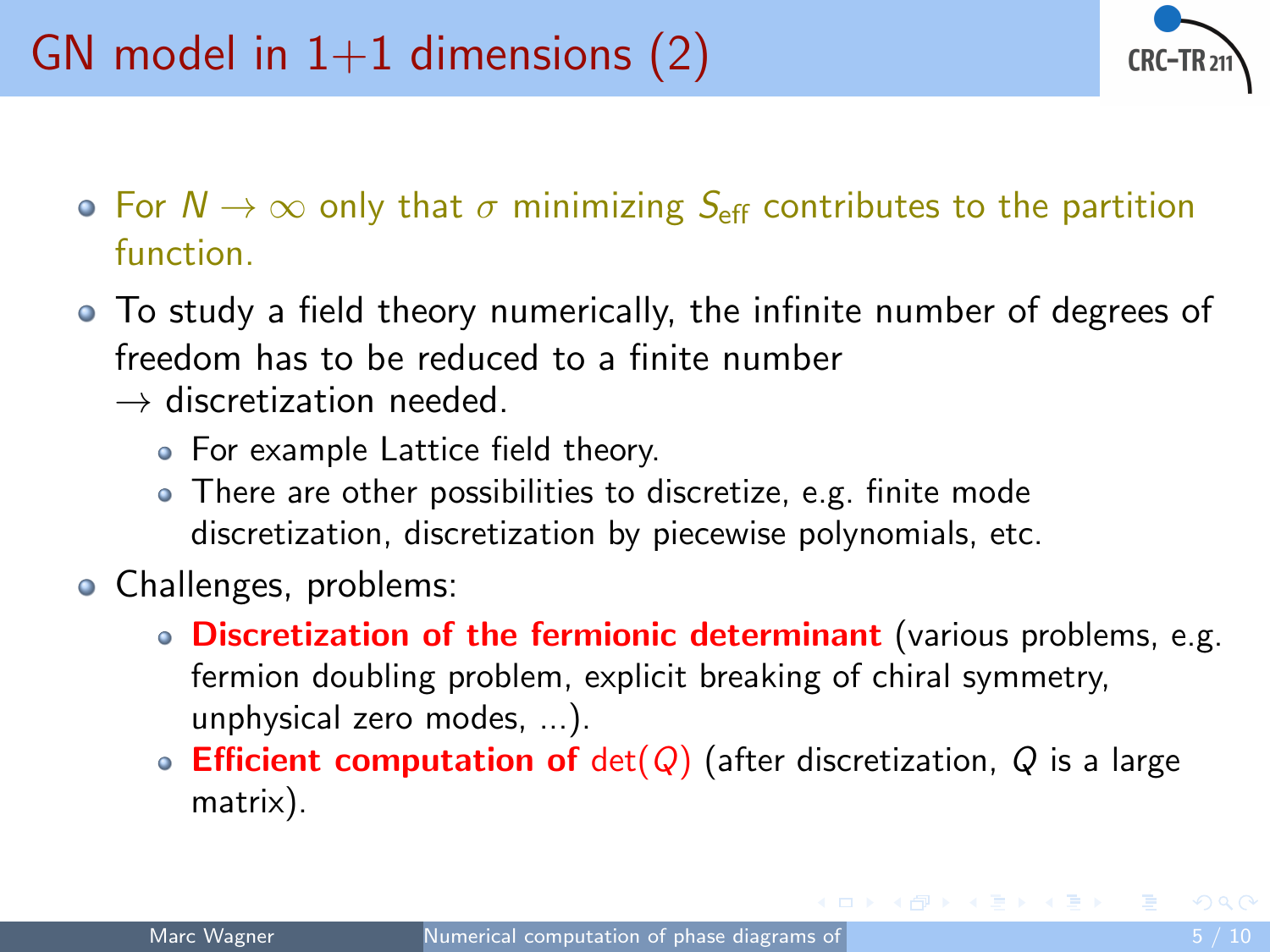

- <span id="page-5-0"></span>Various possibilities tested:
	- Expansion in a set of basis functions, e.g. plane waves,

$$
\psi(x,t) \rightarrow \sum_{m_t,m_x} c_{m_t,m_x} e^{i(p_{m_t}t + p_{m_x}x)}
$$

with  $\rho_{m_t} = 2\pi (m_t - 1/2)/L_t$ ,  $\rho_{m_\chi} = 2\pi m_\chi/L_\chi$  and similar for the scalar field  $\sigma_{+}$  (requires  $\det(Q)=\det(Q^{\dagger}),$  not the case for  $\mu_I\neq 0$  or  $\mu_{\mathsf{s}}\neq 0)$ Lattice discretization:

• Naively discretized fermions. (fermion doubling)

$$
\psi(x,t) \rightarrow \psi_{x,t} \quad , \quad \partial_x \psi(x,t) \rightarrow \frac{\psi_{x+a,t} - \psi_{x-a,t}}{2a} \quad , \quad ...
$$

 $(x, t = 0, a, 2a, \ldots; a$ : lattice spacing).

- Naively discretized with non-symmetric derivatives. (no fermion doubling, but other severe problems)
- Staggered fermions. (fermion doubling still present)
- ...

AD > ( E > ( E >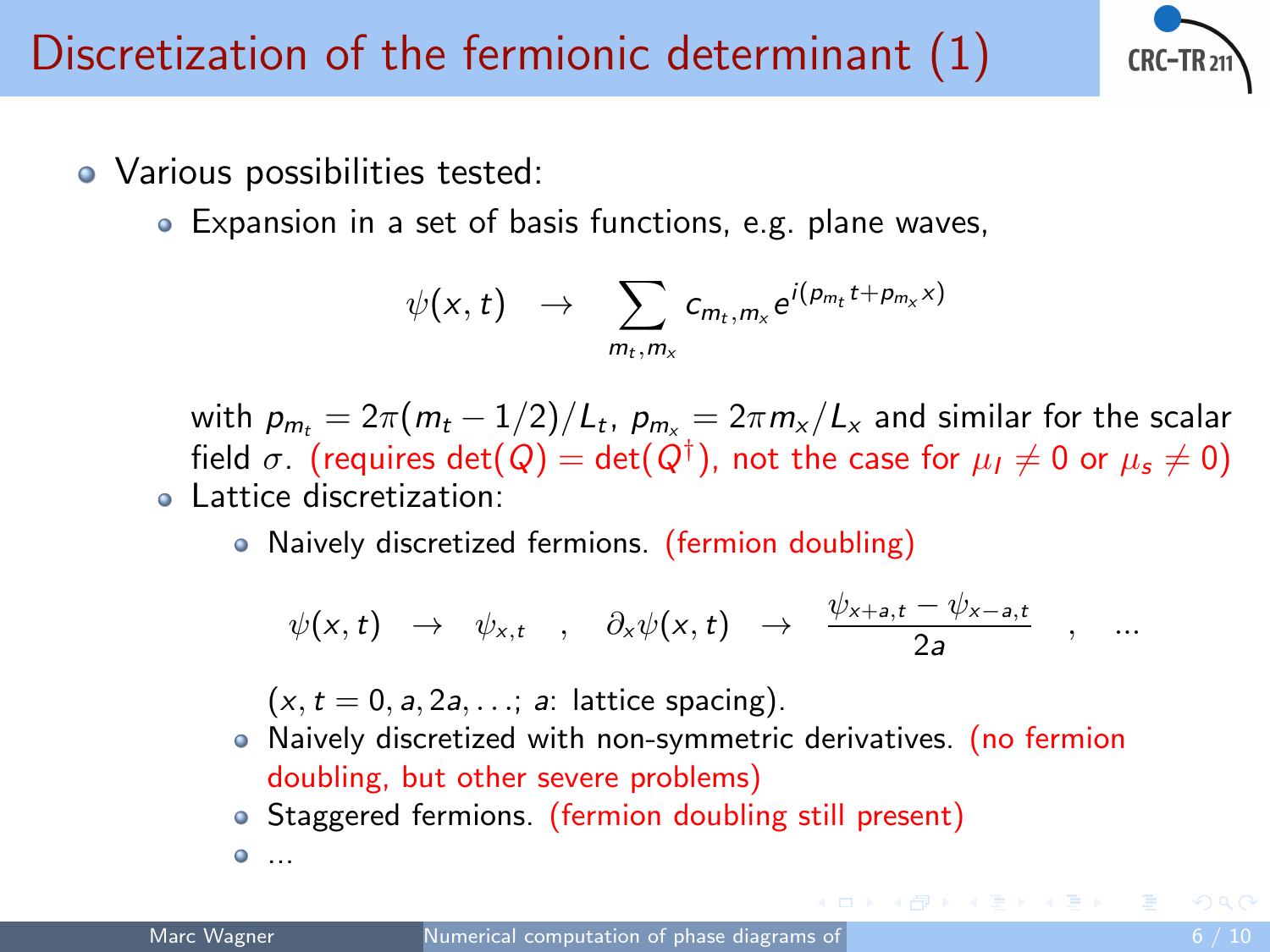Discretization of the fermionic determinant (2)



- Most promising seems to be a combination of two approaches:
	- Plane wave expansion in  $t$  direction.
		- $\rightarrow$  Rather easy analytical simplifications possible, e.g. det(Q) factorizes in several smaller determinants.
	- Naive lattice discretization in  $x$  direction.
		- $\rightarrow$   $\text{det}(Q) = \text{det}(Q^\dagger)$  not required, e.g. computations for non-vanishing isospin and strangeness chemical potential might be possible.
		- $\rightarrow$  Fermion doubling not a problem, since we consider the large-N limit (" $2 \times \infty = \infty$ ").

$$
\psi(x,t) \rightarrow \sum_m \psi_{x,m} e^{ip_m t}
$$

with  $\rho_m = 2\pi(m-1/2)/L_t$ .

何 ▶ ィヨ ▶ ィヨ ▶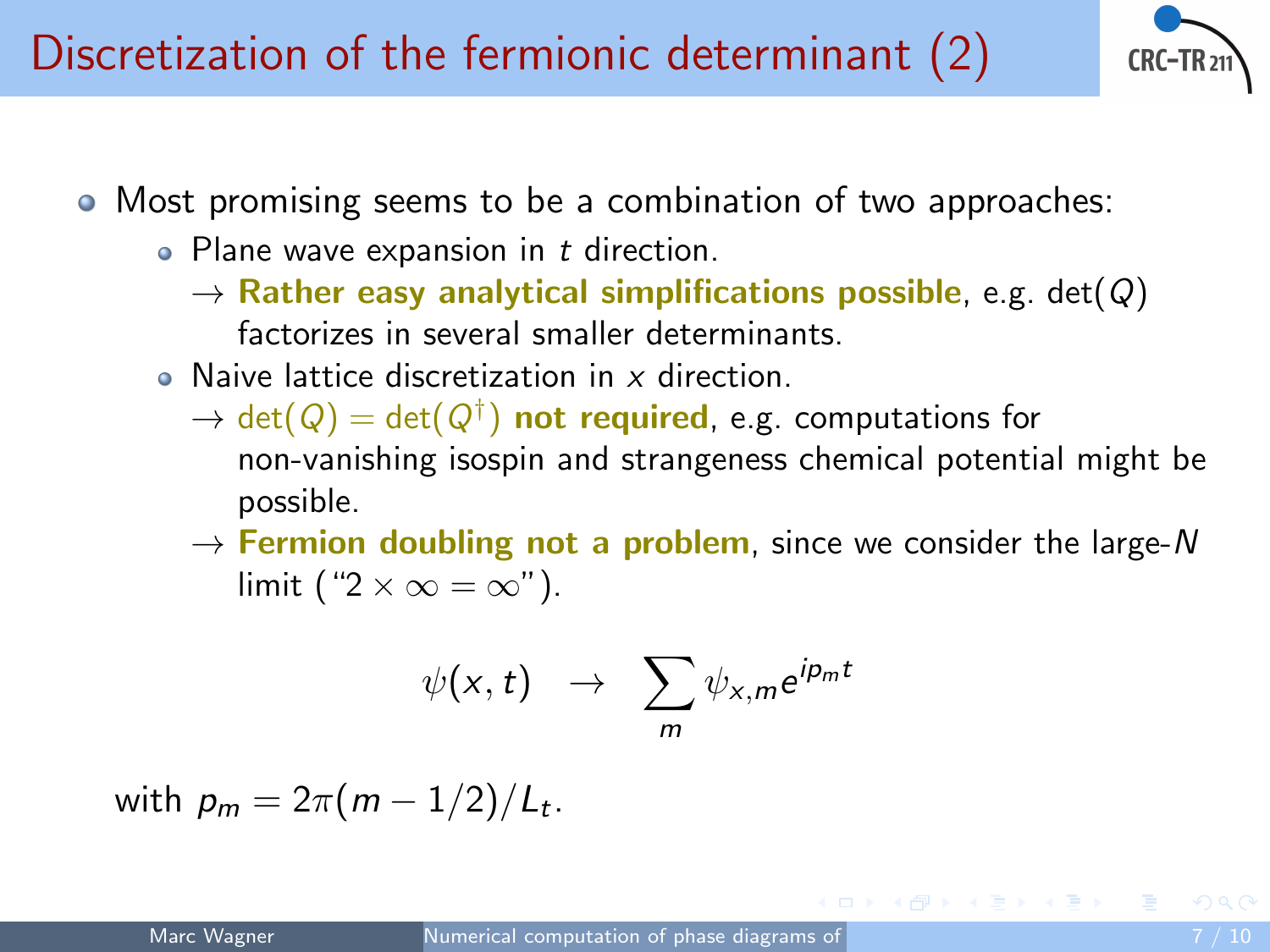

 $Q$  is a large matrix, e.g.  $\mathcal{O}(10^5)\times\mathcal{O}(10^5)$  entries.

Needs

- **•** preparatory analytical simplifications, e.g. to factorize det( $Q$ ),
- efficient algorithms and codes.
- Work in progress.
- Details are beyond the scope of this presentation.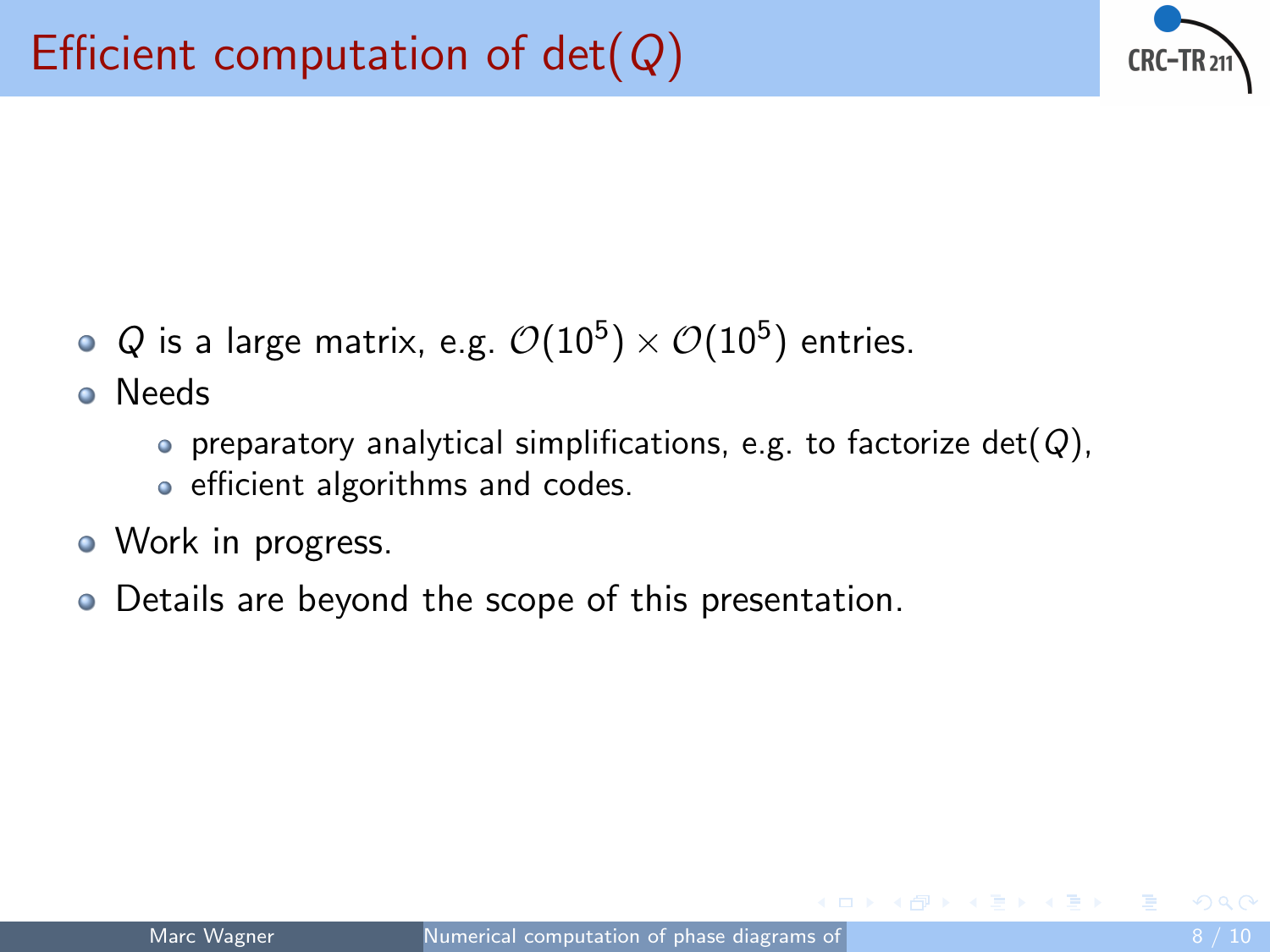#### <span id="page-8-0"></span>Numerical results (1)



• Phase diagram with restriction to homogeneous condensate  $\sigma$ .